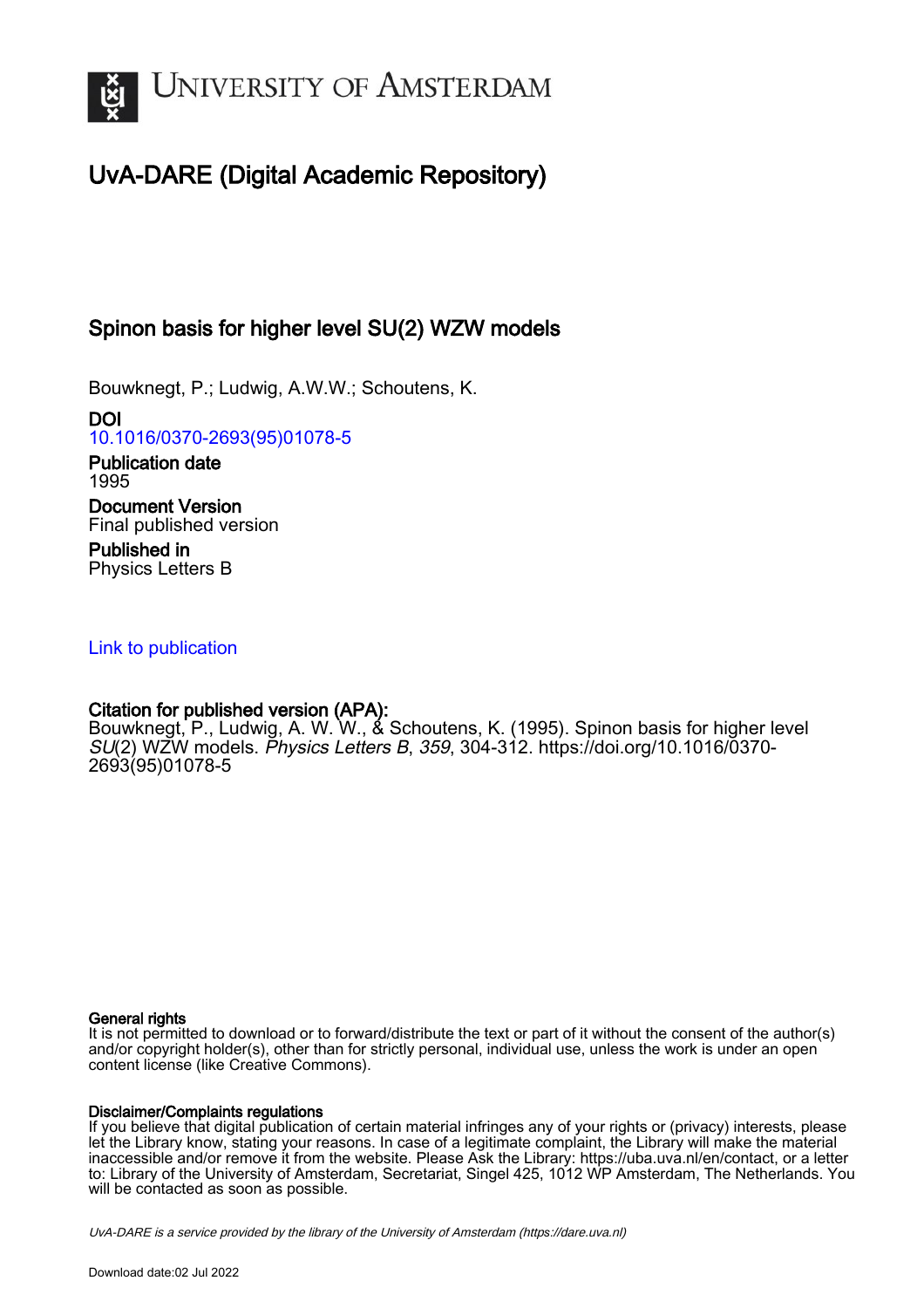

12 October 1995

Physics Letters B **359 (1995) 304-312** 

**PHYSICS LETTERS B** 

## Spinon basis for higher level  $SU(2)$  WZW models

Peter Bouwknegt<sup>a</sup>, Andreas W.W. Ludwig<sup>b</sup>, Kareljan Schoutens<sup>c</sup>

a *Department of Physics and Astronomy, USC., Los Angeles, CA 90089-0484, USA* 

<sup>*b</sup> Department of Physics, University of California, Santa Barbara, CA 93106, USA*</sup>

*' Joseph Henry Laboratories, Princeton Vniversily Princeton, NJ 08544, USA* 

Received 3 April 1995 Editor: M. Dine

#### **Abstract**

We propose a spinon basis for the integrable highest weight modules of  $s\hat{i}_2$  at levels  $k \ge 1$ , and discuss the underlying Yangian symmetry. Evaluating the characters in this spinon basis provides new quasi-particle type expressions for the characters of these integrable modules, and explicitly exhibits the structure of an RSOS times a Yangian part, known e.g. from S-matrix results. We briefly discuss generalizations to other groups and more general conformal field theories.

#### **1. Introduction**

Conventionally, the Hilbert space of (rational) two dimensional conformal field theories (RCIT) is described in terms of a chiral algebra that acts on a finite set of fields that are primary with respect to this chiral algebra. This procedure leads to so-called Verma-module bases of RCFT's, and gives rise to 'bosonic type' formulas for the characters (i.e. torus partition functions) of such conformal field theories, reflecting this particular choice for the basis of the Hilbert space. On the other hand, in a conformal field theory (CFT) there are many bases of Hilbert space, none of which is a priori distinguished. Which of those different bases is most useful depends on the question that is being asked (see e.g.  $[1,2]$ ). This is quite different in a massive field theory, where a basis of massive *particles* is naturally distinguished. In general, considering massive perturbations of CFT's, and their corresponding particle bases, one may generate, at least conceptually, "quasi-particle" bases of CFT's, by letting the mass tend to zero. This provides a way to define the notion of a massless "quasi-particle," which has recently proven to be very useful in cases where the massive perturbation, used to define such a basis, is Yang-Baxter integrable [3,2]. The so-generated bases inherit a particle ("Fock-space") like structure, which is not manifest in the Verma-module type basis of the *same CFT.* Each basis of the Hilbert space of a given CFT gives rise to a particular way of writing the partition function on a torus. The equality of the different ways to write the torus partition function, in different bases, gives rise to remarkable identities. Moreover, bases of massless quasiparticles appear to be deeply related to Yangian and affine quantum symmetries, that are often present even when conformal and scale invariance is broken. Therefore, we expect that a better understanding of such bases of CFT's will also provide valuable insights into perturbed CFT's.

0370-2693/95/\$09.50 @ 1995 Elsevier Science B.V. All rights reserved SSDIO370-2693(95)01078-5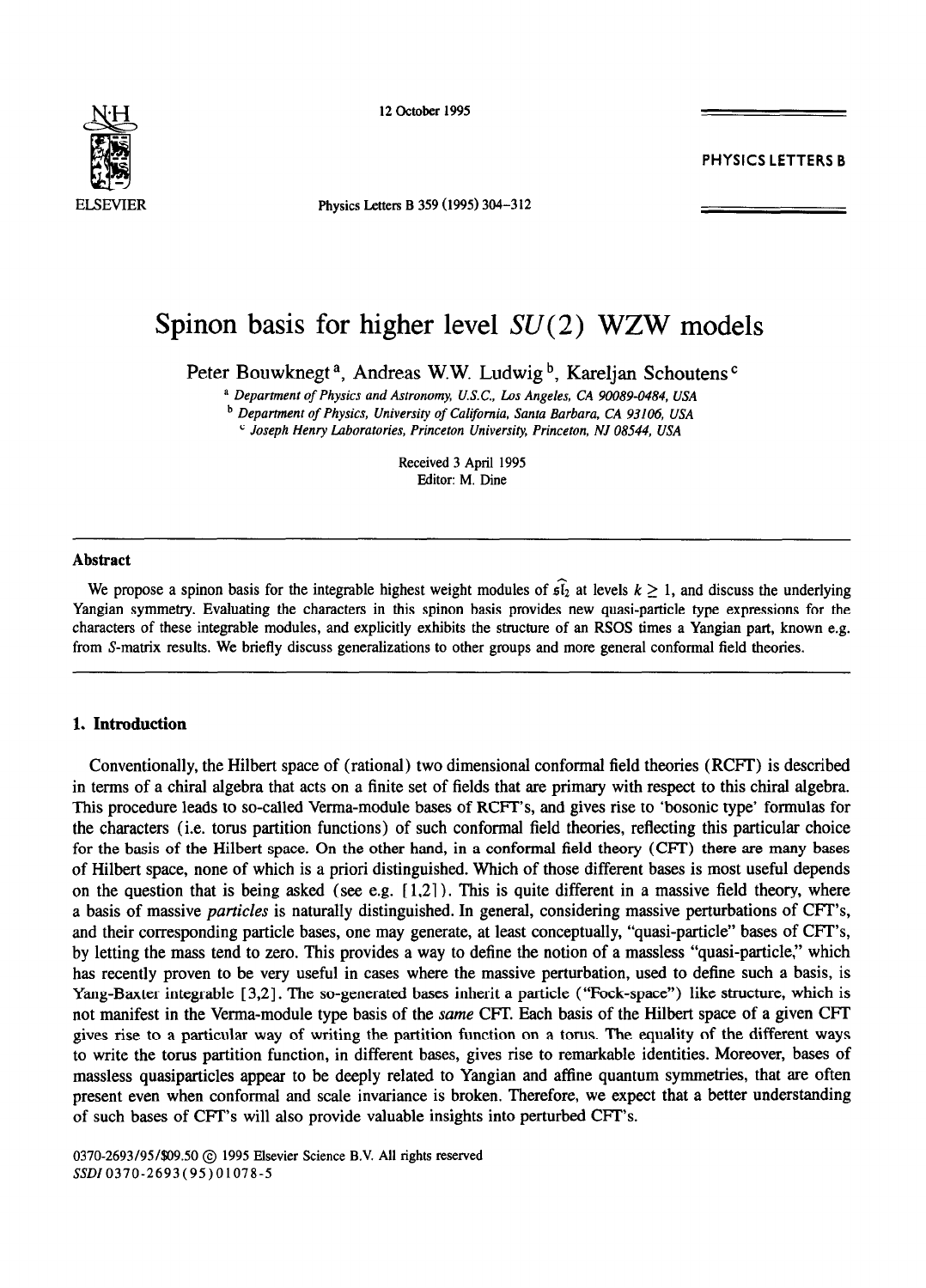Analysis of the thermodynamic Bethe Ansatz, arising from (Yang-Baxter) integrable perturbations of CRT's, for a variety of models, has recently led to a wealth of conjectures for so-called quasi-particle (or fermionic) type characters for conformal field theories (see, in particular [4,5] ), some of which have been proven through q-analysis (see e.g.  $[6-8]$ ). Most of these results still lack an interpretation (and/or proof) in terms of a corresponding structure of the Hilbert space of a conformal field theory, i.e. a characterization and/or construction of the corresponding "quasi-particle" basis of the Hilbert space (see however  $[9-15]$ ).

A particular interesting model illustrating the issues above is the so-called Haldane-Shastry long-range spin chain [ 161, which is integrable and has Yangian symmetry (even for finite chains). Its low energy sector is identical to a well-known conformal field theory, namely the  $SU(2)$  level-1 Wess-Zumino-Witten model [17,18]. While the description of the Hilbert space of the  $SU(2)$  level-1 WZW model in terms of its chiral algebra, i.e.  $\widehat{\mathfrak{sl}_2}$ , is complicated due to the existence null vectors, it was found that the Hilbert space has a very simple structure [ 12,131, originating from the underlying Yangian symmetry: it may be viewed as a "Fock space" of massless 'spinon particles,' which satisfy generalized commutation relations [ 131 (and no other relations). No similar description has been known for higher levels. However, Bethe ansatz S-matrix calculations [ 191 suggest that the higher level models might be described by massless 'spinons' (similar to those at level- 1) and 'kinks' (reflecting an RSOS structure). In this paper we propose such a basis of the Hilbert space of the higher level  $SU(2)$  WZW conformal field theory in terms of the modes of the spin-1/2 affine primary chiral vertex operator, along the lines of Ref. [ 131. *The* RSOS structure ('kinks') is provided by the sequence of fusions of the chiral vertex operator (which is absent at level-1), and represents the "non-abelian statistics" of the chiral vertex operators at level greater than one. We also argue that there is an underlying Yangian symmetry. Some justification for our proposal of the higher level spinon basis comes from the resulting quasi-particle type expressions for the characters, which we have been numerically verified to high order.

The paper is organized as follows. In Section 2 we will propose, along the lines of [13], a basis for the spinon Fock space at level *k*, and we will argue that this space decomposes into a direct sum of integrable highest weight modules (corresponding to  $SU(2)$  level-k affine primaries) – each integrable module occurring exactly once. In Section 3 we will argue that on the spinon Fock space (and hence on the integrable modules) we can define the action of the Yangian  $Y(\mathfrak{sl}_2)$  under which the spinon Fock space is fully reducible. In Section 4 we will derive new (quasi-particle type) character formulas for the integrable highest weight modules of  $(\overline{\mathfrak{sl}_2})_k$  and, finally, in Section 5 we will make some remarks on the results and discuss generalizations to other groups and more general conformal field theories.

### 2. Spinon basis for  $(\widehat{\mathfrak{sl}_2})_k$  integrable highest weight modules

The affine Lie algebra  $\widehat{\mathfrak{sl}_2}$  at level-k is defined by means of the commutators

$$
[J_m^a, J_n^b] = f^{ab}{}_c J_{m+n}^c + km \delta_{m+n} d^{ab} \,, \tag{2.1}
$$

where  $m, n \in \mathbb{Z}$  and the adjoint index takes values  $a = (++), 3, (--)$ . The metric is determined by  $d^{(i+j)(-i)} = 1$ ,  $d^{(i)} = 2$  and the structure constants follow from  $f^{(i+j)(-i)} = 1$ .

The integrable highest weight modules of  $(\widehat{\mathfrak{sl}_2})_k$  will be denoted by  $L_j$ . Here, the spin j can take values  $j = 0, \frac{1}{2}, 1, \ldots, \frac{k}{2}$ . For the chiral vertex operators (CVO's)  $L_{j_1} \to L_{j_2}$  transforming in the irreducible  $\mathfrak{sl}_2$ representation of spin  $j_3$ , we will use the notation of [20], i.e.  $\Phi\left(\frac{J_3}{j_2j_1}\right)(z)$ . They are nonvanishing iff  $j_2$ occurs in the fusion rule  $j_1 \times j_3$ , i.e.  $j_2 \in \{ |j_1 - j_3|, \ldots, \min(j_1 + j_3, k - (j_1 + j_3)) \}$ . The spinons correspond to  $j_3 = \frac{1}{2}$ , and transform according to

$$
[J_m^a, \phi^{\alpha}\left(\frac{1}{j_2\ j_1}\right)(z)] = z^m (t^a \cdot \phi)^{\alpha}\left(\frac{1}{j_2\ j_1}\right)(z) \equiv z^m (t^a)^{\alpha}{}_{\beta}\phi^{\beta}\left(\frac{1}{j_2\ j_1}\right)(z) \,, \tag{2.2}
$$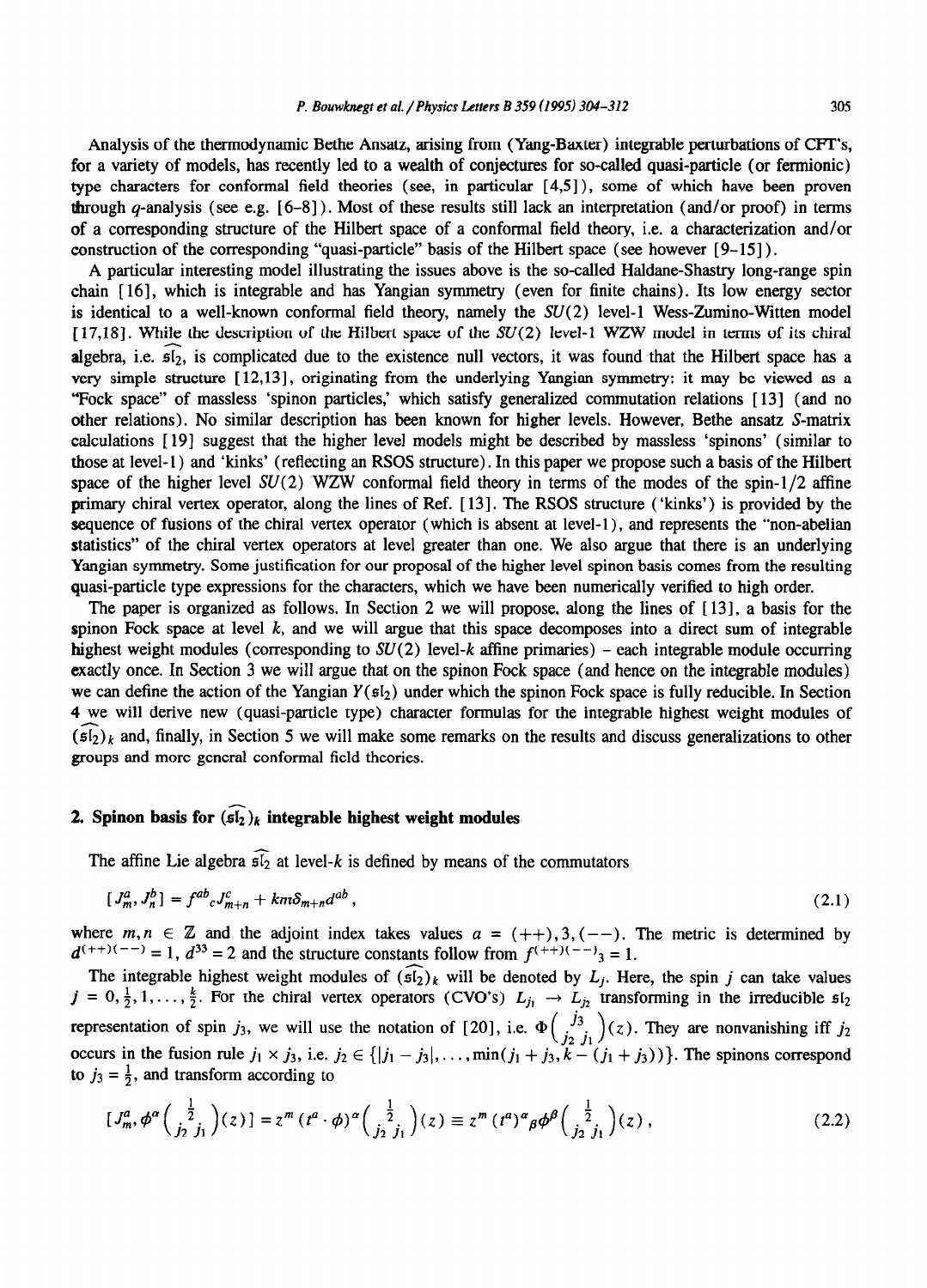where  $(t^{(++)})^-$  + =  $(t^{(--)})^+$  - = 1,  $(t^3)^{\pm}$  + =  $\pm 1$ .

The basic relations for the CVO's are the so-called braiding relations (see e.g. [ 201)

$$
\Phi\left(\begin{array}{c}k_1\\j_1\ p\end{array}\right)(z_1)\Phi\left(\begin{array}{c}k_2\\p\ j_2\end{array}\right)(z_2)=\sum_{p'}B_{pp'}\left[\begin{array}{cc}k_1&k_2\\j_1\ j_2\end{array}\right]\Phi\left(\begin{array}{c}k_2\\j_1\ p'\end{array}\right)(z_2)\Phi\left(\begin{array}{c}k_1\\p'\ j_2\end{array}\right)(z_1)\,,\tag{2.3}
$$

and fusion relations

$$
\Phi\Big(\frac{k_1}{j_1 p}\Big)(z_1)\Phi\Big(\frac{k_2}{p\ j_2}\Big)(z_2) = \sum_{p'} F_{pp'} \Big[\frac{k_1}{j_1} \frac{k_2}{j_2}\Big] \sum_{Q \in L_{p'}} \Phi^Q\Big(\frac{p'}{j_1\ j_2}\Big)(z_2)\langle Q|\Phi\Big(\frac{k_1}{p'\ k_2}\Big)(z_1 - z_2)|k_2\rangle\,,\tag{2.4}
$$

where  $Q \in L_{p'}$  denotes primary and descendant states in the module  $L_{p'}$ . The braiding and fusion matrices,  $B_{pp'}\begin{bmatrix}k_1&k_2\\j_1&j_2\end{bmatrix}$  and  $F_{pp'}\begin{bmatrix}k_1&k_2\\j_1&j_2\end{bmatrix}$ , satisfy the pentagon and hexagon identities [20].

The CVO's  $\Phi\left(\begin{array}{cc}J_2\\j_2\end{array}j_1\right)(z)$  have conformal dimension  $\Delta(j_3)$  where

$$
\Delta(j) \equiv \frac{j(j+1)}{k+2},\tag{2.5}
$$

and their mode expansion is given by

$$
\Phi\left(\begin{array}{c}j_{3}\\j_{2}\end{array}\right)(z)=\sum_{n\in\mathbb{Z}}\Phi\left(\begin{array}{c}j_{3}\\j_{2}\end{array}\right)_{-n-(\Delta(j_{2})-\Delta(j_{1}))}z^{n+(\Delta(j_{2})-\Delta(j_{1})-\Delta(j_{3}))}.
$$
\n(2.6)

In general, due to the non-locality of the CVO's, the modes will not satisfy simple relations. If, however, for a given *p*, the braiding and fusion matrices  $B_{pp'}$  and  $F_{pp'}$  are nonvanishing for one choice of  $p'$  only, the Eqs. (2.3) and (2.4) can be combined into so-called generalized commutation relations. For example,

$$
\sum_{l\geq 0} C_l^{(2\Delta-1)} \left( \phi^{\alpha} \left( \frac{\frac{1}{2}}{0 \cdot \frac{1}{2}} \right)_{-m-l+\Delta} \phi^{\beta} \left( \frac{\frac{1}{2}}{0 \cdot \frac{1}{2}} \right)_{-n+l-\Delta} - \left( \frac{m \leftrightarrow n+1}{\alpha \leftrightarrow \beta} \right) \right) = \epsilon^{\alpha\beta} \delta_{m+n,0} , \qquad (2.7)
$$

where  $C_l^{(\alpha)}$  is defined by

$$
(1-x)^{\alpha} = \sum_{l \ge 0} C_l^{(\alpha)} x^l,
$$
\n(2.8)

and  $\Delta = \Delta(\frac{1}{2})$ . Algebras of the type (2.7) are known as 'generalized vertex algebras' [21]. Other examples include the so-called parafermion algebras [ 221 or Z-algebras [ 91. Unfortunately, when the braiding and/or fusion matrix is not one-dimensional (i.e. the case of 'non-abelian statistics'), we do not know how to translate the content of Eqs. (2.3) and (2.4) into generalized commutation relations between the modes.

Let  $\mathcal F$  denote the spinon Fock space, i.e. the collection of states of the form

$$
\phi^{\alpha_N} \left( \frac{1}{j_N} \right)_{j_{N-1}} \Big|_{-\Delta_N - n_N} \cdots \phi^{\alpha_2} \left( \frac{1}{j_2} \right)_{j_1} \Big|_{-\Delta_2 - n_2} \phi^{\alpha_1} \left( \frac{1}{j_1} \right)_{-\Delta_1 - n_1} |0\rangle , \tag{2.9}
$$

with  $n_i + \Delta_i \ge 0$ , and where the spins  $\{j_1, \ldots, j_N\}$  run over the set of spins allowed by the fusion rules. Also we have put  $\Delta_k = \Delta(j_k) - \Delta(j_{k-1}).$ 

Clearly, because of the relations (2.3) and (2.4), the basis (2.9) is overcomplete. In sub-channels  $0 \rightarrow$  $\frac{1}{2} \rightarrow 0$  we can 'straighten' the basis by means of the generalized commutation relation (2.7). Furthermore, by empirically matching the low lying energy states for low levels *k* against the known irreducible characters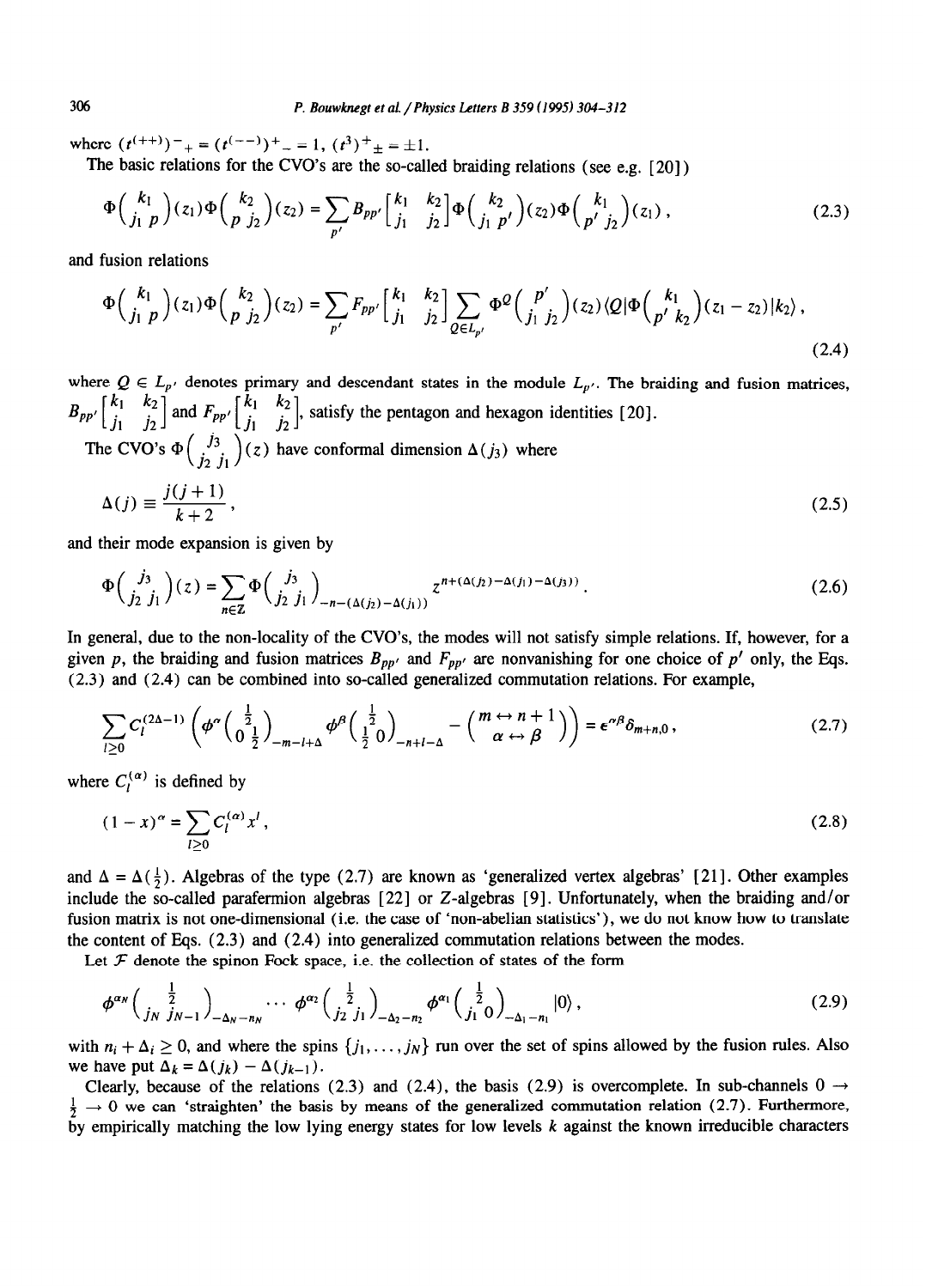for arbitrary fusion channels  $(..., j_3, j_2, j_1, 0)$ , we found evidence that a set of (independent) basis vectors is provided by the states

$$
\phi^{-}\left(\frac{\frac{1}{2}}{j_{M+N}j_{M+N-1}}\right)_{-\Delta_{M+N}-n_{M+N}} \cdots \phi^{-}\left(\frac{\frac{1}{2}}{j_{M+1}j_M}\right)_{-\Delta_{M+1}-n_{M+1}} \times \phi^{+}\left(\frac{\frac{1}{2}}{j_Mj_{M-1}}\right)_{-\Delta_{M}-n_M} \cdots \phi^{+}\left(\frac{\frac{1}{2}}{j_1}0\right)_{-\Delta_{1}-n_1} |0\rangle, \qquad (2.10)
$$

where the modes  $n_i \equiv n_{i,\text{min}} + \tilde{n}_i$  satisfy  $\tilde{n}_M \ge \tilde{n}_{M-1} \ge \ldots \ge \tilde{n}_1 \ge 0$ ,  $\tilde{n}_{M+N} \ge \tilde{n}_{M+N-1} \ge \ldots \ge \tilde{n}_{M+1} \ge 0$ , and where  $n_{1,\min}, \ldots, n_{M+N,\min}$  is a 'minimal allowed mode sequence' corresponding to the given fusion channel (Bratteli diagram) constructed as follows

$$
n_{1,min} = 0,
$$
  
\n
$$
n_{i+1,min} = \begin{cases} n_{i,min} + 1 & \text{if } j_{i+1} = j_{i-1} < j_i \\ n_{i,min} & \text{otherwise} \end{cases}
$$
 (2.11)

The rule  $(2.11)$  is consistent with  $(2.7)$ , but at this point we do not know how to derive  $(2.11)$  from  $(2.3)$ and (2.4). Clearly, this deserves further investigation.

The spinon Fock space F is, in fact, an  $(\mathfrak{sl}_2)_k$  module but, a priori, this module does not have to be integrable (or even a direct sum of integrable modules). However, in this particular case, we claim that we do have  $\mathcal{F} \cong \bigoplus_{j=0}^{k/2} L_j$ . To prove that  $\mathcal F$  is indeed a direct sum of integrable modules one would have to show that the operator  $S_N^{(k+1)} = \sum_{i_1 + \ldots i_{k+1} = N} J_{i_1}^{(t+1)} \cdots J_{i_{k+1}}^{(t+1)}$  annihilates all states in  $\mathcal F$  for all  $N \in \mathbb Z$  [11]. The highest weight vectors  $|j\rangle$  of  $L_j$  are then given by

$$
|j\rangle = \phi^+ \left(\frac{\frac{1}{2}}{j} \frac{1}{-\frac{1}{2}}\right)_{-\Delta(j)+\Delta(j-\frac{1}{2})} \cdots \phi^+ \left(\frac{\frac{1}{2}}{2} 0\right)_{-\Delta(\frac{1}{2})} |0\rangle.
$$
 (2.12)

Clearly, these are  $sI_2$  highest weight vectors. That they are in fact  $\widehat{sI_2}$  highest weight vectors follows from

$$
(J_{-1}^{(++)})^N|j\rangle = 0\,,\tag{2.13}
$$

for all  $N \ge k + 1 - 2j$ . Assuming the correctness of the basis (2.10), (2.11), Eq. (2.13) is a simple consequence of the fact that the basis in  $\mathcal F$  does not contain any states at that particular +-spinon number and energy eigenvalue  $L_0$ .

To summarize this section, we conjecture that the spinon Fock space  $\mathcal F$  has a basis given by (2.10) and (2.11), and is precisely the sum of all integrable highest weight modules  $L_j$  of  $(\widehat{\mathfrak{sl}_2})_k$ . For level  $k = 1$  this conjecture has been proven in [13]. In Section 4 we will, assuming the validity of the conjecture, compute a quasi-particle type expression for the character of *Lj. The* correctness of these characters, verified numerically for low level, isospin and energy, strongly supports the validity of the conjecture.

#### 3. **Yangian and Hecke symmetry**

We recall that the level-1  $\widehat{\mathfrak{sl}_2}$  integrable modules carry a (fully reducible) representation of the Yangian  $Y(5I_2)$  [17,12,13]. The Yangian generators were suggested by taking the low energy limit of an XXX spin chain model with long-range interactions, the so-called Haldane-Shastry model [ 161. This spin chain has exact Yangian symmetry and goes to the level-1  $\widehat{\mathfrak{sl}_2}$  conformal field theory in the low energy limit, as for the usual nearest neighbour Heisenberg XXX chain. Explicitly, we have [17]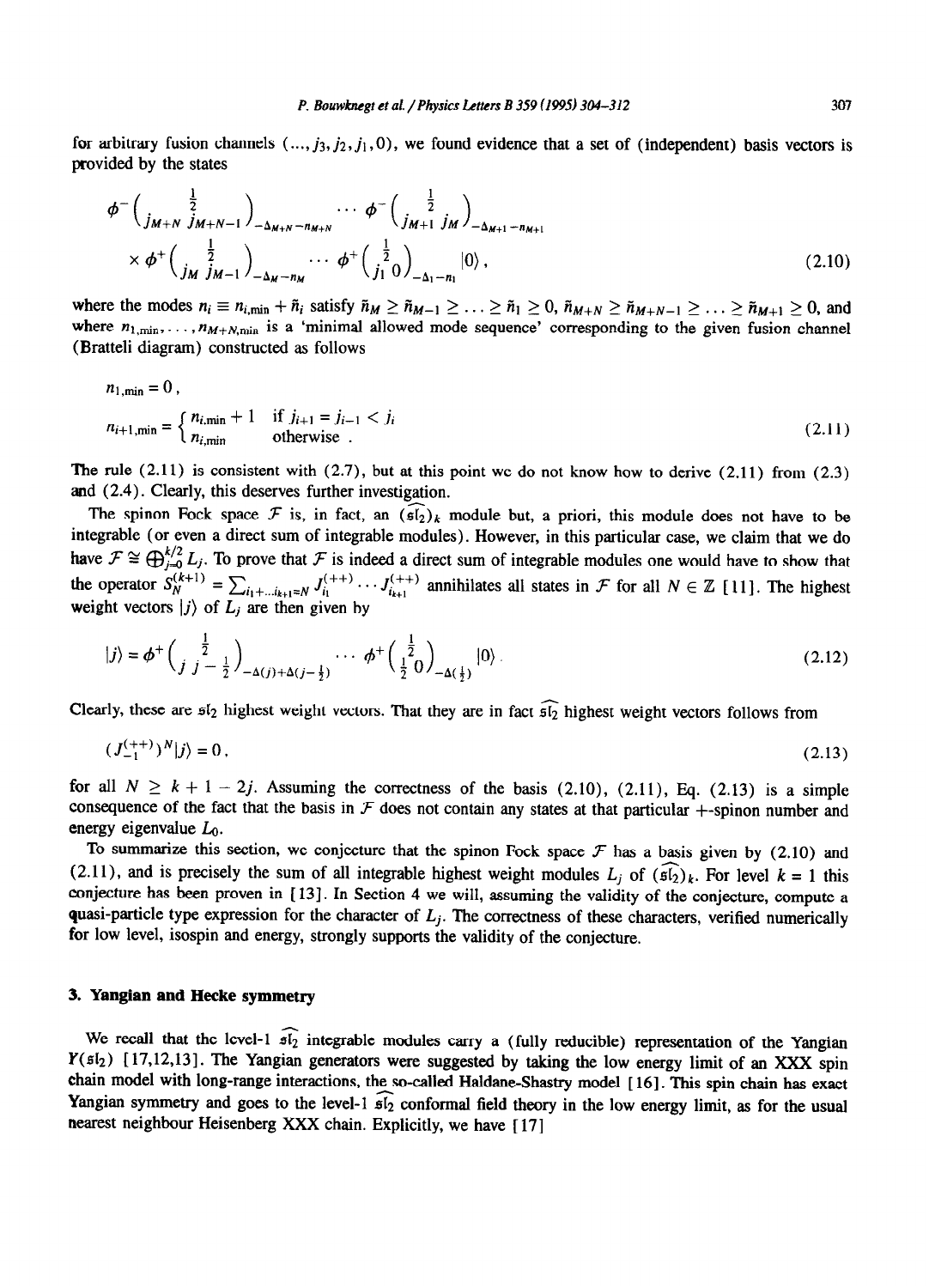*308 P. Bouwknegt et al. /Physics Letters B 359 (1995) 304-312* 

$$
Q_0^a = J_0^a, \quad Q_1^a = \frac{1}{2} f^a{}_{bc} \sum_{m>0} J_{-m}^b J_m^c \,. \tag{3.1}
$$

To prove that (3.1) satisfy the relations of  $Y(5l_2)$  [23] is a straightforward, albeit tedious, excercise. In practice, one finds that the Yangian relations are satisfied modulo fields which are null if and only if  $k = 1$ . On the other hand, there are results (in particular those of [ 191) suggesting that the Yangian symmetry *does* generalize to higher level.

It proves to be convenient to work out the action of (3.1) on the spinon basis. Moreover, to describe the action on the spinon basis it is convenient to work with generating series for the N-spinon basis elements, i.e.

$$
\phi^{\alpha_N}\Big(\frac{1}{j_N}\Big) (w_N)\cdots \phi^{\alpha_1}\Big(\frac{1}{j_1}\Big) (w_1)|0\rangle \in \mathcal{F}((w_1,\ldots,w_N)). \tag{3.2}
$$

On  $\mathcal{F}((w_1,\ldots, w_N))$ , the action of (3.1) is given by the following differential operators [12]

$$
Q_0^a = \sum_i t_i^a,
$$
  
\n
$$
Q_1^a = -2 \sum_i D_i t_i^a + \frac{1}{2} f^a{}_{bc} \sum_{i \neq j} \theta_{ij} t_i^b t_j^c,
$$
\n(3.3)

where

$$
D_i = w_i \partial_{w_i}, \quad \theta_{ij} = \frac{w_i}{w_i - w_j} \tag{3.4}
$$

In fact, recognizing (3.3) as the Yangian generators of the  $\mathfrak{sl}_2$  Calogero-Sutherland-Moser model for coupling value  $\lambda = -\frac{1}{2}$  (see e.g. [18]) gives an easy proof of the fact that, for  $k = 1$ , the generators (3.1) satisfy the relations of  $\overline{Y}(5l_2)$  [12].

The analogous expression for  $k > 1$  on the 2-spinon states

$$
\phi^{\alpha_2}\left(\begin{array}{c} \frac{1}{2} \\ 0 \end{array}\right)(w_2) \phi^{\alpha_1}\left(\begin{array}{c} \frac{1}{2} \\ \frac{1}{2} \end{array}\right)(w_1)|0\rangle, \tag{3.5}
$$

is again given by  $(3.3)$ , but now with

$$
D_i = w_i \partial_{w_i} - \frac{1}{4} (1 - 4\Delta) \sum_{j \neq i} (\theta_{ij} - \theta_{ji}), \qquad (3.6)
$$

where  $\Delta = \Delta(\frac{1}{2}) = 3/4(k+2)$ . Note, in particular, that for  $k > 1$  it is impossible to express (3.3) in terms of affine currents.

The rationale behind (3.3) is as follows. The one-spinon states transform in an irreducible (2-dimensional) representation of  $sI_2$ . This representation can be extended to a representation of  $Y(sI_2)$ , the so-called 'evaluation representation'  $[23,24]$  (the evaluation parameter is given by 2n, where n is the mode of the spinon). This gives Eq. (3.3) for  $N = 1$  (one spinon). The action of  $Y(\mathfrak{sl}_2)$  on multi-spinon states is, in principle, given by a 'co-multiplication.' The multi-spinon Fock space is, however, not a direct product of one-spinon Fock spaces but is constrained by the generalized commutation relations (2.7) as well as the constraints on the allowed fusion channels. The correct co-multiplication is the one that descends to the multi-spinon Fock space, i.e. leaves the generalized commutation relations invariant. It is straightforward to show that (3.3) satisfies this property on the 2-spinon states (3.5). In fact, the improvement term in *Di* (3.6) simply corresponds to a 'gauge transformation' [18] that effectively transforms the generalized commutation relations (2.7) at level *k* into the ones for  $k = 1$ . Since the gauge transformation does not affect the commutation relations  $[D_i, D_j] = 0$ ,  $[D_i, w_j] = \delta_{ij} w_i$ , the generators (3.3) again satisfy the relations of  $Y(5l_2)$ .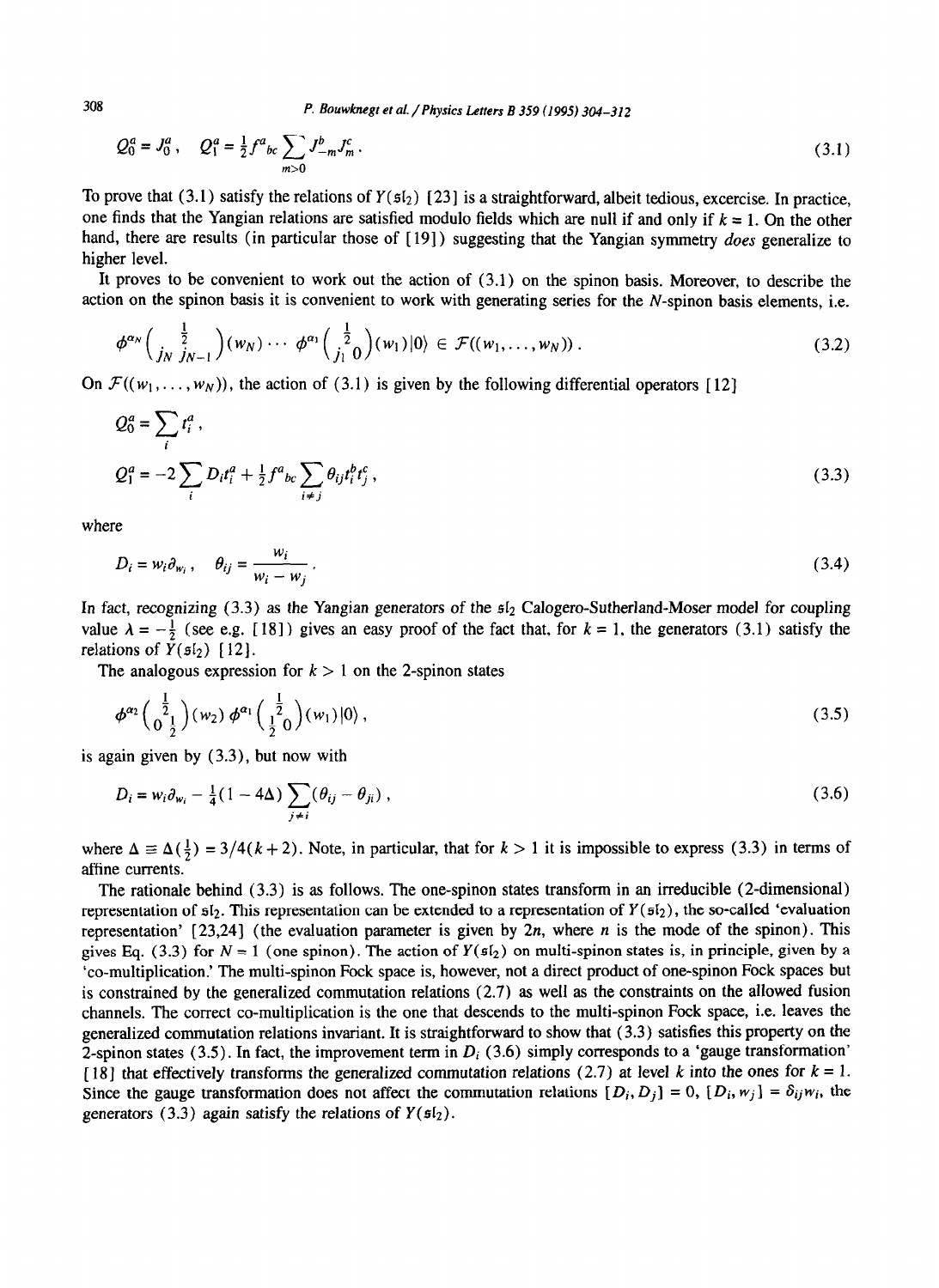The commutant of  $Y(\mathfrak{sl}_2)$  on integrable  $(\mathfrak{sl}_2)_k$  modules for level  $k = 1$  contains an infinite set of mutually commuting 'Hamiltonians.' The first two are explicitly given by

$$
H_1 = L_0 = \sum_{i} (D_i + \Delta) ,
$$
  
\n
$$
H_2 = 2 \sum_{i} ((D_i)^2 + 2\Delta D_i) - d_{ab} \sum_{i \neq j} \theta_{ij} \theta_{ji} t_i^a t_j^b.
$$
\n(3.7)

where  $D_i$  and  $\theta_{ij}$  are as in (3.4). Note that (for  $k = 1$ ) the Calogero-Sutherland-Moser Hamiltonian  $H_2$  can also be expressed as  $(see [12])$ 

$$
H_2 = d_{ab} \sum_{m>0} m J_{-m}^a J_m^b \,. \tag{3.8}
$$

For  $k > 1$  it is easily seen that on the 2-spinon states (3.5) the Hamiltonians (3.7), but now with  $D_i$  given by (3.6), are again in the commutant of  $Y(\mathfrak{sl}_2)$ .

Although we have not been able to prove this, we expect the Yangian symmetry at  $k > 1$  to generalize to multi-spinon states. We are lacking explicit expressions for the Yangian generators on N-spinon states with  $N > 2$  (expressions of the form (3.3) will not do), but we have observed that the decomposition of  $\mathcal F$  into irreducible representations of  $Y(5l_2)$  seems to be completely analogous to the one for level-1, explained in [13]. In particular, it seems that the highest weight vectors of  $Y(5I_2)$  are given by the fully polarized states, i.e. containing only  $\phi^+$  fields. For generic mode sequences  $n_1, \ldots, n_M$ , the corresponding (irreducible) Yangian representation is  $2^M$  dimensional and, as an  $5i_2$  representation, is isomorphic to the M-fold tensorproduct of the spin- $\frac{1}{2}$  representation. For sequences  $n_1, \ldots, n_M$  containing pairs  $(n_i, n_{i+1})$  with the minimal possible increment as allowed by the rules below (2.10), the corresponding (irreducible) Yangian representation is smaller, namely, one has to project onto the symmetric part (e.g. the triplet for  $M = 2$ ) of the corresponding tensor product of doublet representations.

A new feature, as compared to  $k = 1$ , is that in addition to the Yangian we have the action of a Hecke algebra on the N-spinon Fock space. Its generators essentially correspond to the exchange of spinons in (3.2) by means of the braiding matrices. Clearly, this defines a representation of the Braid group  $B_N$  but, as shown in e.g. [25], this representation actually factors through the Hecke algebra  $\mathcal{H}_N(q)$  for  $q = \exp(2\pi i/(k+2))$ .

#### 4. **Character formulas**

Given the spinon basis (2.10) the computation of the character ch<sub>L<sub>i</sub></sub>(z; *q*) = Tr<sub>L<sub>i</sub></sub>( $q^{L_0}z^{J_0^2}$ ) is now straightforward. Consider the states with  $(M, N)$  number of  $(+, -)$ -spinons. The sum over the spinon modes  $\tilde{n}_1, \ldots, \tilde{n}_{M+N}$ contributes the usual factor

$$
S_{M,N}(z,q) = \frac{1}{(q)_M (q)_N} z^{\frac{1}{2}(M-N)},
$$
\n(4.1)

which, in terms of the total spinon number  $m_1 = M + N$  and isospin  $j' = \frac{1}{2}(M - N)$ , can also be written as

$$
S_{M,N}(z,q) = \frac{1}{(q)_{\frac{1}{2}m_1+j'}(q)_{\frac{1}{2}m_1-j'}}z^{j'} = \frac{1}{(q)_{m_1}}\left[\frac{m_1}{\frac{1}{2}m_1-j'}\right]z^{j'} \equiv S_{m_1}^{j'}(z;q).
$$
 (4.2)

Here we have introduced, as usual, the  $q$ -numbers and  $q$ -binomial by

$$
(q)_N = \prod_{k=1}^N (1 - q^k), \quad \left[\begin{array}{c} M \\ N \end{array}\right] = \frac{(q)_M}{(q)_N (q)_{M-N}}.
$$
 (4.3)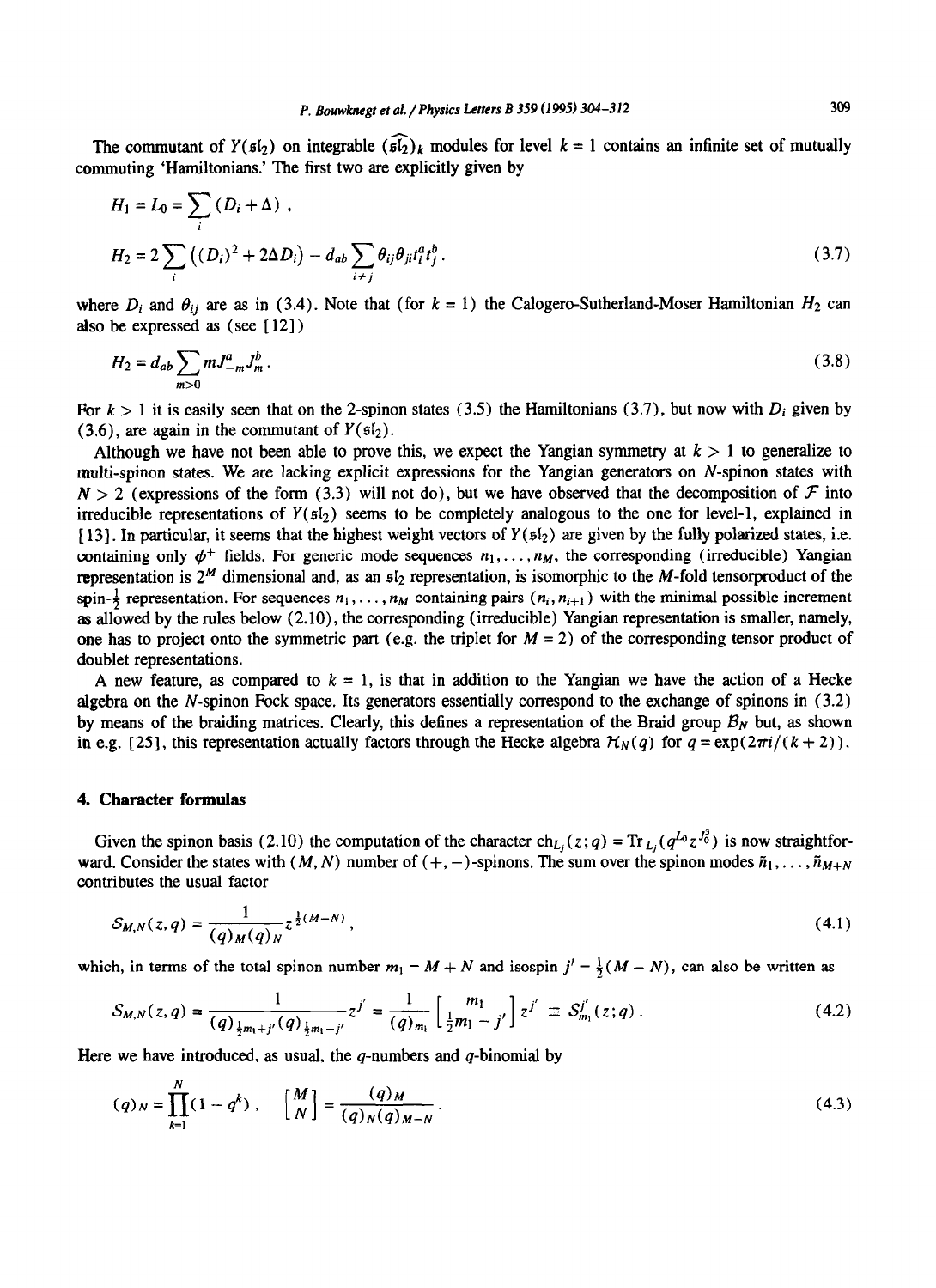The combinatorics involved in performing the sum over fusion channels of length  $m_1 = M+N$ , with the minimal mode sequence  $n_{1,\text{min}}, \ldots, n_{M+N,\text{min}}$ , and such that  $j_{M+N} = j$  is formally similar to the combinatorics that we used in [13] to compute spinon contributions to the Virasoro characters. The only difference, as compared to *[ 131,* is that we are now dealing with a truncated Bratteli diagram (as dictated by the fusion rules). This reflects itself in the fact that now there only exists a *finite* set  $\{m_2, \ldots, m_k\}$  labelling the 'ghost excitations.' Here, k is the level of  $(\mathfrak{sl}_2)_k$ . Provided  $\frac{m_1}{2} - j \in \mathbb{Z}_{\geq 0}$ , we find the following contribution

$$
q^{-\frac{j}{2}-\frac{1}{4}m_1^2}\sum_{m_2,\ldots,m_k}q^{\frac{1}{2}(m_1^2+m_2^2+\cdots+m_k^2-m_1m_2-m_2m_3-\cdots-m_{k-1}m_k)}\prod_{i=2}^k\left[\frac{\frac{1}{2}(m_{i-1}+m_{i+1}+\delta_{i,2j+1})}{m_i}\right],
$$
\n(4.4)

where the summation is over all odd positive integers for  $m_{2j}$ ,  $m_{2j-2}$ ,  $m_{2j-4}$ ,... and over the even positive integers for the remaining ones (we set  $m_{k+1} \equiv 0$ ). Recall that  $m_1$  (not summed) is the total spinon number. For  $q = 1$  the expression (4.4) gives the number of spin-j representations in the  $m_1$ -fold (truncated) tensor product of the spin- $\frac{1}{2}$  representation of  $U_q(\mathfrak{sl}_2)$  at  $q = \exp(2\pi i/(k+2))$ .

Let us define for an arbitrary (symmetric)  $k \times k$ -matrix *K* and *k*-vector *u*, the *q*-series

$$
\Phi_K^{m_1}(u;q) = \sum_{m_2,m_3,\dots,m_k} q^{\frac{1}{4}m \cdot K \cdot m} \prod_{i \geq 2} \left[ \frac{\frac{1}{2}((2-K) \cdot m + u)_i}{m_i} \right],
$$
\n(4.5)

then (4.4) can be written as

$$
q^{-\frac{j}{2}-\frac{1}{4}m_1^2}\,\Phi_{A_k}^{m_1}(u_j;q)\,,\tag{4.6}
$$

where  $A_k$  is the Cartan matrix of the Lie algebra  $A_k \cong \mathfrak{sl}_{k+1}$  and  $u_j$  is the unit vector  $(u_j)_i = \delta_{i,2j+1}$ .

Combining the ingredients, we have obtained the following expression for the characters of the  $(\mathfrak{sl}_2)_k$ integrable modules  $L_j$  ( $j = 0, \frac{1}{2}, \ldots, \frac{k}{2}$ )

$$
\operatorname{ch}_{L_j}(z,q) = q^{\Delta(j)-j/2} \sum_{M,N \ge 0} q^{-\frac{1}{4}(M+N)^2} \Phi_{A_k}^{M+N}(u_j;q) S_{M,N}(z;q) \,. \tag{4.7}
$$

For  $k = 1$  this reproduces the result of [5,12,13]. For  $k > 1$  this quasi-particle form of the character, as well as the expressions for the string functions [26]  $c_{2i'}^{2j}(q)$  that can immediately be read off using (4.2), appear to be new. For low level and isospin, we have verified numerically (typically up to  $O(q^{25})$ ) that these string functions do indeed coincide with the ones in e.g. [26]. The correctness of the characters  $(4.7)$  strongly supports the claims made in Sections 2 and 3.

Similarly, expressions for the generating series  $\Psi_{j,j'}(q)$  of the number of  $\mathfrak{sl}_2$  representations of spin j' in  $L_j$ can be obtained from (4.7), (4.2) and the identity

$$
\begin{bmatrix} m_1 \\ \frac{m_1}{2} - j' \end{bmatrix} - \begin{bmatrix} m_1 \\ \frac{m_1}{2} - j' - 1 \end{bmatrix} = q^{-\frac{m_1^2}{4} - \frac{j'}{2}} \Phi_{A_{\infty}}^{m_1}(u_{j'}; q) , \qquad (4.8)
$$

which follows from the analysis in  $[13]$ . We find

$$
\Psi_{j,j'}(q) = q^{\Delta(j) - \frac{j+j'}{2}} \sum_{m_1} \Phi_{A_k}^{m_1}(u_j; q) \, \frac{q^{-\frac{1}{2}m_1^2}}{(q)_{m_1}} \Phi_{A_{\infty}}^{m_1}(u_{j'}; q) \,. \tag{4.9}
$$

This generalizes the result for  $k = 1$  (see Eq. (35) in [13]) in which case (4.9) corresponds to the irreducible Virasoro character ch<sup>Vir</sup><sub> $h= i/2$ </sub> (q), where  $j = 0$ ,  $\frac{1}{2}$  for j' integer or halfinteger, respectively. Note that (4.9) coincides with the  $l \to \infty$  limit of the conjectured branching functions for the coset  $(\widehat{\mathfrak{sl}_2})_k \oplus (\widehat{\mathfrak{sl}_2})_l/(\widehat{\mathfrak{sl}_2})_{k+l}$  in [5] (for  $j = j' = 0$ , as it should.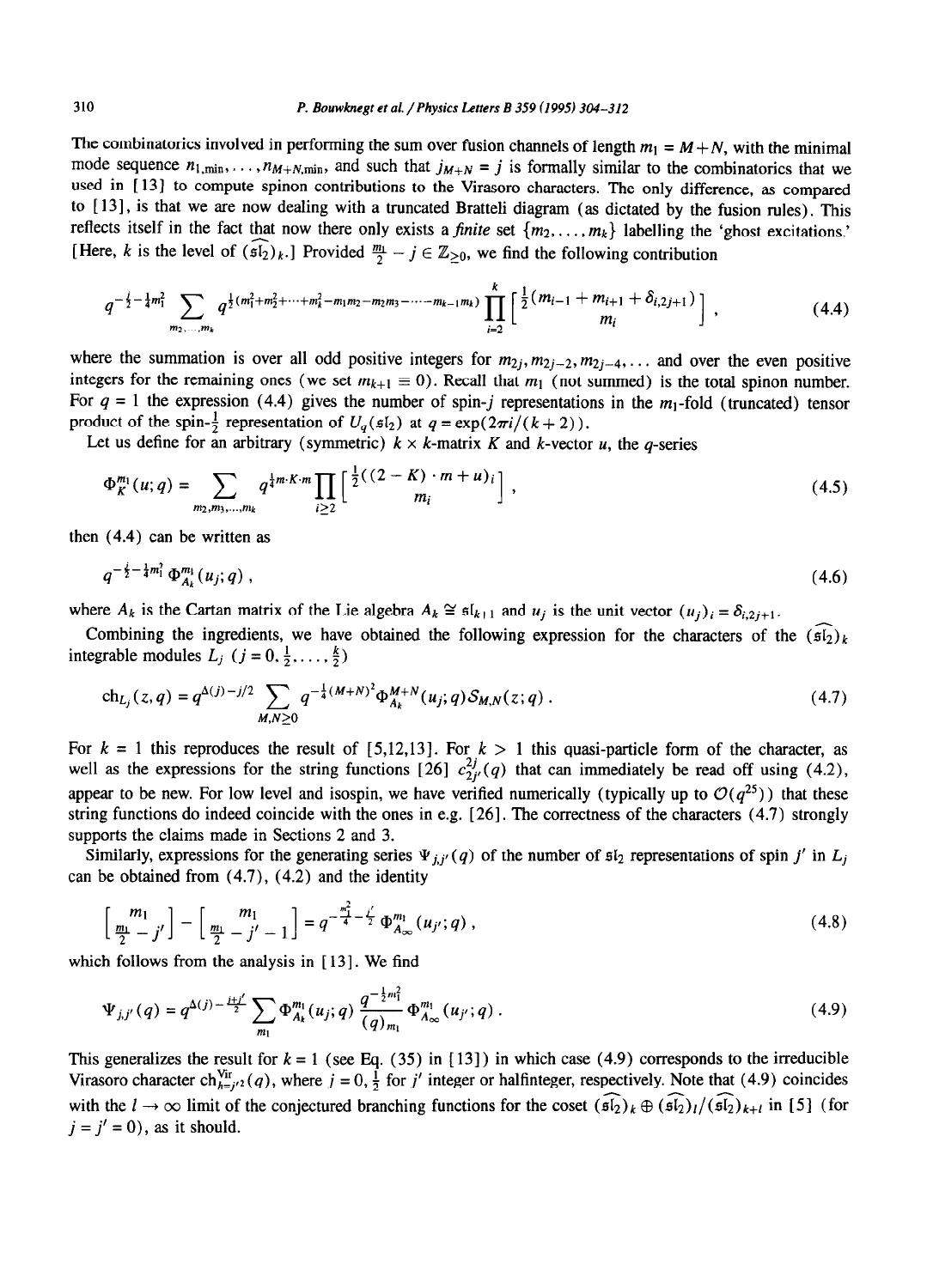#### **5. Concluding remarks**

In this paper we have proposed a generalization of the results of [13] for level-1  $\widehat{\mathfrak{sl}_2}$  to higher level. We have seen that both the spinon description of the integrable modules as well as the Yangian symmetry are **likely** to pertain at higher levels. In addition to the Yangian symmetry, we have seen the occurrence of a Hecke symmetry  $\mathcal{H}_N(q = \exp(2\pi i/k + 2))$  on the N-spinon subspace. Using the proposed spinon description of the spectrum we have derived new character formulas for the level-k integrable modules.

From the characters (4.7) it can be seen that the N-spinon subspace naturally factorizes into a 'Yangian part,' corresponding to  $S_{M,N}(z;q)$ , and a 'Hecke (or RSOS) part,' corresponding to  $\Phi_{A_k}^{m_1}(u_j;q)$ . A similar factorization was observed in the S-matrix for higher level  $SU(2)$  WZW-models, as well as in the analysis of the TBA for the generalized (i.e. higher  $sI_2$  representations) integrable XXX spin chain models which, in the low energy limit, are known to give rise to higher level  $SU(2)$  WZW-models [19]. The spinon basis in this paper gives a natural explanation of these aforementioned results. An interesting problem that immediately comes to mind is whether there exists a corresponding generalization of the Haldane-Shastry model, i.e. a spin chain model (with long-range interactions) that has exact Yangian symmetry and gives rise to higher level  $\mathfrak{sl}_2$ in the low energy limit. A natural candidate, obviously, would be to extend the usual Haldane-Shastry model with additional 'local height variables.'

Generalization of the results in this paper to  $(\overline{s}I_N)_k$  is, in principle, straightforward. Again we expect to find that the Fock space of the primary field in the vector representation of  $sI_N$  decomposes into a direct sum of integrable representations - each integrable representation occurring exactly once - and that the integrable representations carry a (fully reducible) representation of  $Y(\mathfrak{sl}_N)$  (see [27] for level  $k = 1$ ), whose action on the spinon basis is related to the  $\mathfrak{sl}_N$  Calogero-Sutherland-Moser Yangian.

In general, i.e. for other Lie algebras g and/or other representations of g as well as for more general conformal field theories such as coset models, the situation is more complicated. For instance, for groups g other than  $\mathfrak{sl}_N$  the integrable highest weight modules of  $\widehat{\mathfrak{g}}$  do not carry a representation of  $Y(\mathfrak{g})$ , simply because finite-dimensional irreducible representations of g do, in general, not extend to representations of  $Y(g)$ . Another, more important, difference is that the Fock spaces corresponding to some chiral primary field in the theory do, in general, not decompose into a direct sum of irreducible (integrable) modules. Rather, in terms of quasi-particle language, one would say that the corresponding conformal field theory corresponds to a theory of quasi-particles with other than purely statistical interactions.

That these two issues are sometimes closely related can be seen in the following example. Consider  $g \cong g \circ N$ . The spinor representation of  $\mathfrak{so}_N$  extends to a representation of  $Y(\mathfrak{so}_N)$  [23]. This then defines an action of  $Y(\epsilon \sigma_N)$  on the one-spinon Fock space of the spinon field of  $(\epsilon \sigma_N)_k$ , which can presumably be extended to an action on the entire spinon Fock space by co-multiplication (as outlined in Section 3). However, for  $N \neq 3$ , this Fock space is *bigger* than just a direct sum of integrable modules. Upon projection to the integrable modules this Yangian symmetry gets lost.

#### **Acknowledgements**

K.S. thanks the Physics Department of UC Santa Barbara, where part of this work was done, for hospitality. The research of K.S. was supported in part by the National Science Foundation under grant PHY90-21984. A.W.W.L. is a Fellow of the A.P. Sloan Foundation.